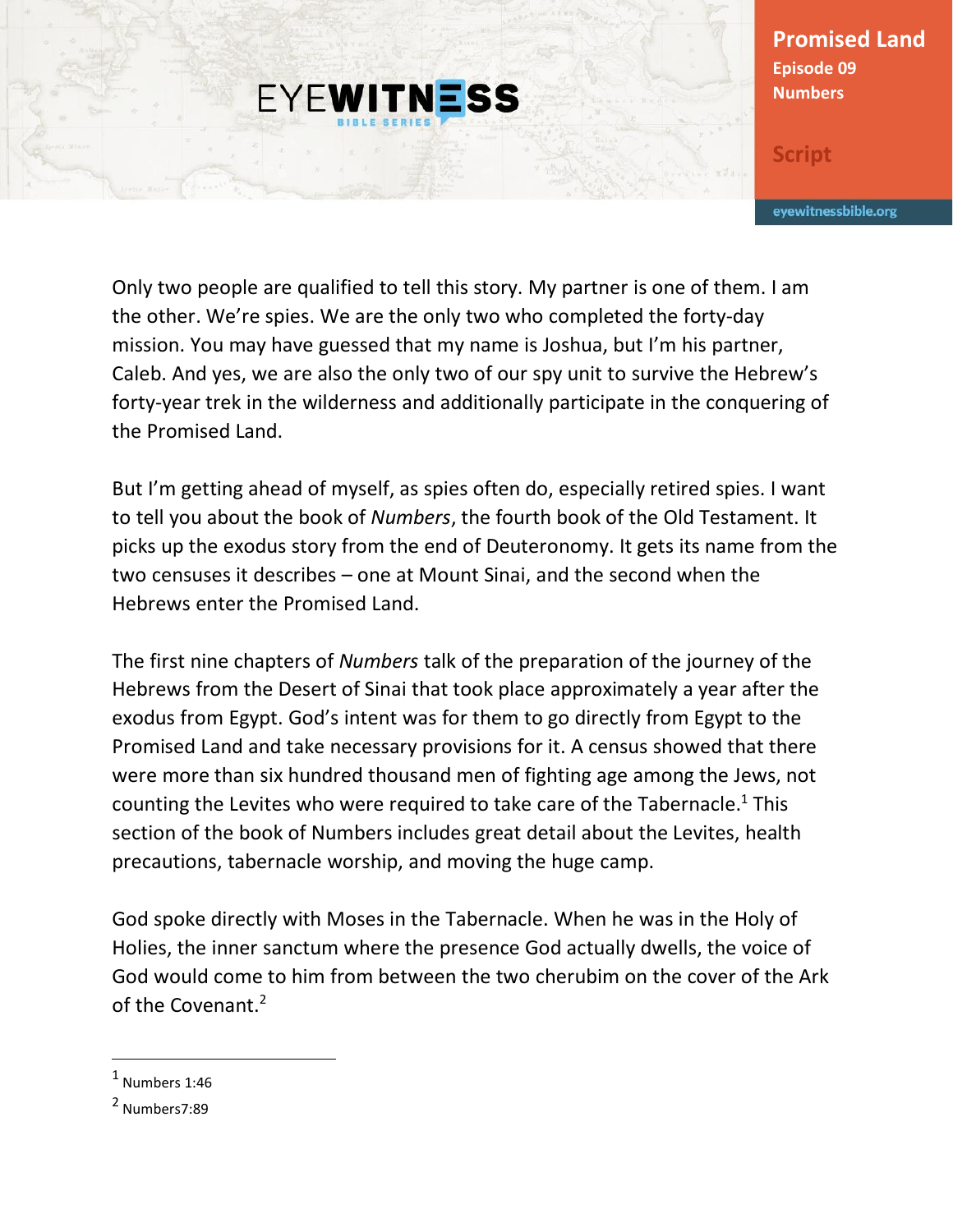The cloud stayed above the Tabernacle. During the night, the cloud looked like fire. Whenever the cloud lifted, the Israelites moved to the next destination. When the cloud remained above the Tabernacle, the Israelites stayed put.

The next five chapters of *Numbers* tell of the journey of the Hebrews from the Desert of Sinai to Kadesh-Barnea. This is an action-packed section. I love it. First, some people complained about their hardships, and the Lord punished them by fire. Then some got tired of eating manna, and complained. They said they wanted the food they had enjoyed in Egypt. God sent so many quail for them to eat that they were overcome with them. God punished them for complaining about his provision and the leadership of Moses.

In a jealous rage, Aaron and Miriam rebelled against the authority of Moses, they complained about his wife. God punished Miriam, striking her immediately with leprosy. However, when Moses prayed for her, she was healed.

The most important part of these chapters is the story of the spies. And that's not solely because it's my personal story. It's a good one, if I do say so myself. This is the first time I am mentioned in the Bible. God told Moses to send spies into the Promised Land. Think about that, a spy mission originated by God to obtain more information so that Moses could make decisions about how to proceed. Moses chose twelve spies, one from each tribe. I was chosen from the tribe of Judah, the same tribe as David and Jesus. Joshua was chosen from the tribe of Ephraim, the smallest of the tribes.

Canaan was the land that God had promised us. So, over the next forty days, our team of twelve spies traveled throughout Canaan. The land literally flowed with milk and honey. The grapes were enormous. We brought back a branch with one cluster of grapes, it was so big and heavy that we needed two men to carry it. At the end of forty days, we returned to the Israelite camp.

We showed the fruit to the people. Told them of the milk and honey. Ten of the spies reported that Canaan's cities were large and fortified, that the people were giants and should be feared. They lacked faith in God's ability to deliver the land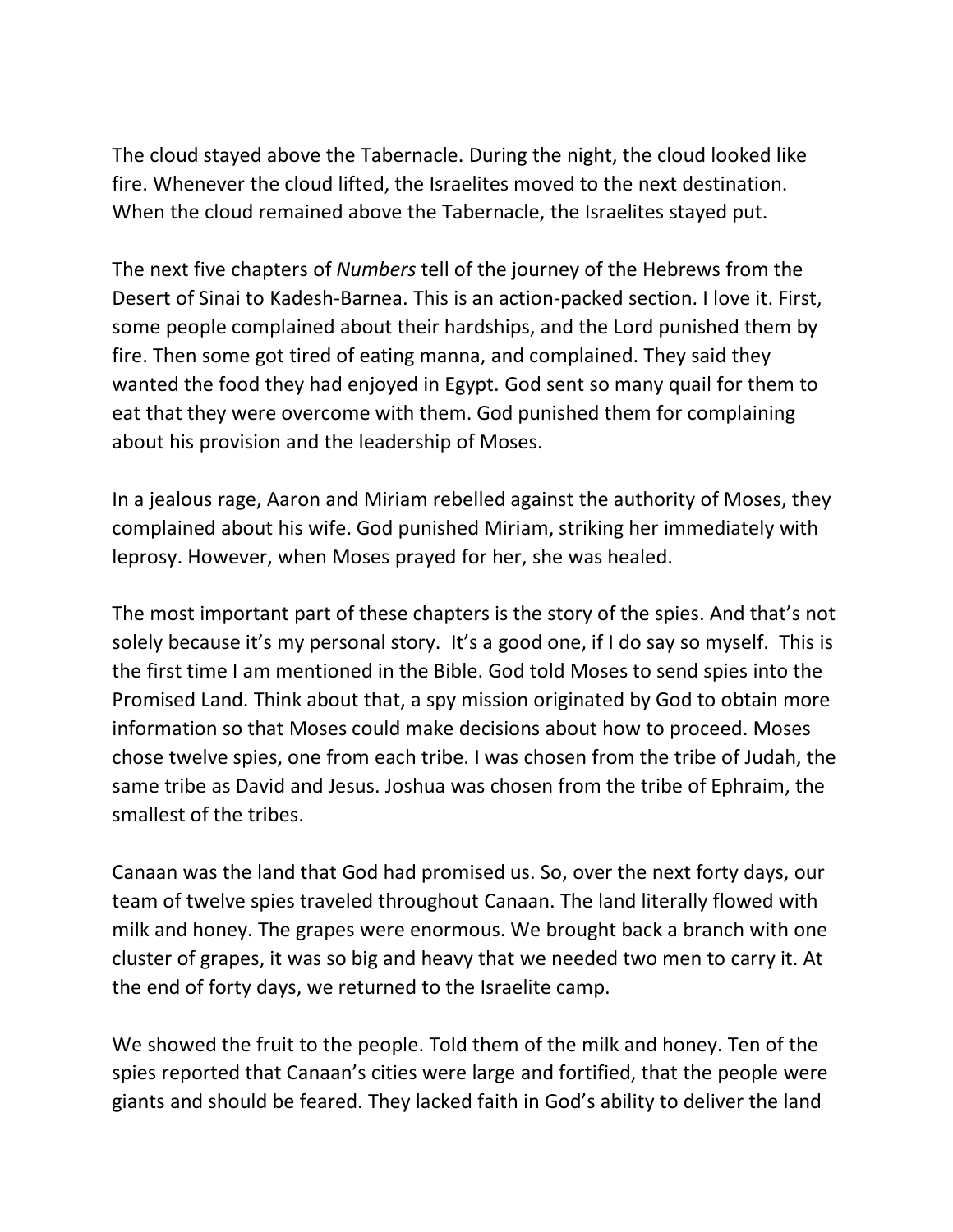into our hands. Cowards! "We can do this, take possession of the Land" I begged. With the Lord we would certainly take it.

The ten spies repeatedly discouraged the people from fighting for the land. The people were so scared that they rebelled against Moses and Aaron. They threatened to stone Joshua and me. God was furious with the people and their lack of faith. Their punishment? To wander in the desert for forty years. During this time, every adult who grumbled would die. Only Joshua and I were given permission to live and go into the Promised Land.

The third section of *Numbers* includes roughly seven chapters. It tells of our trip from Kadesh to the Plains of Moab. These seven chapters cover approximately thirty-seven years of time, so they only talk of a few things in detail.

One of the stories concerns Korah and his leading a rebellion of more than 250 men against Moses. They did not want to follow Moses. Moses set up a contest for the Lord to choose between him and them. It was no contest. The earth swallowed up Korah and his associate, their families and their possessions. The remainder of the men were burned up by fire from the Lord. About 15,000 people died as a result of this rebellion. You would think that the people would figure out not to rebel or complain against God and Moses, but they did not.

On another occasion, the people complained about not having enough water for them and their livestock. God told Moses to take his staff and talk to a rock, and water would flow from it. In his anger and pride, Moses chided the people by saying, "Must *we* bring you water out of this rock?" and struck it like he had the previous time. By not giving God the sole glory by doing exactly what he was told, Moses sinned. His punishment was not being allowed to enter the Promised Land.

It is possible that Paul referred to this rock in 1 Corinthians 10:4 when he said, "They drank from the spiritual rock that accompanied them." Paul seemed to think that the rock was a portable drinking fountain that moved with us.

This section ends with the Hebrews defeating Sihon, king of the Amorites, and Og, king of Bashan. By doing so, we took possession of the Amorite lands east of the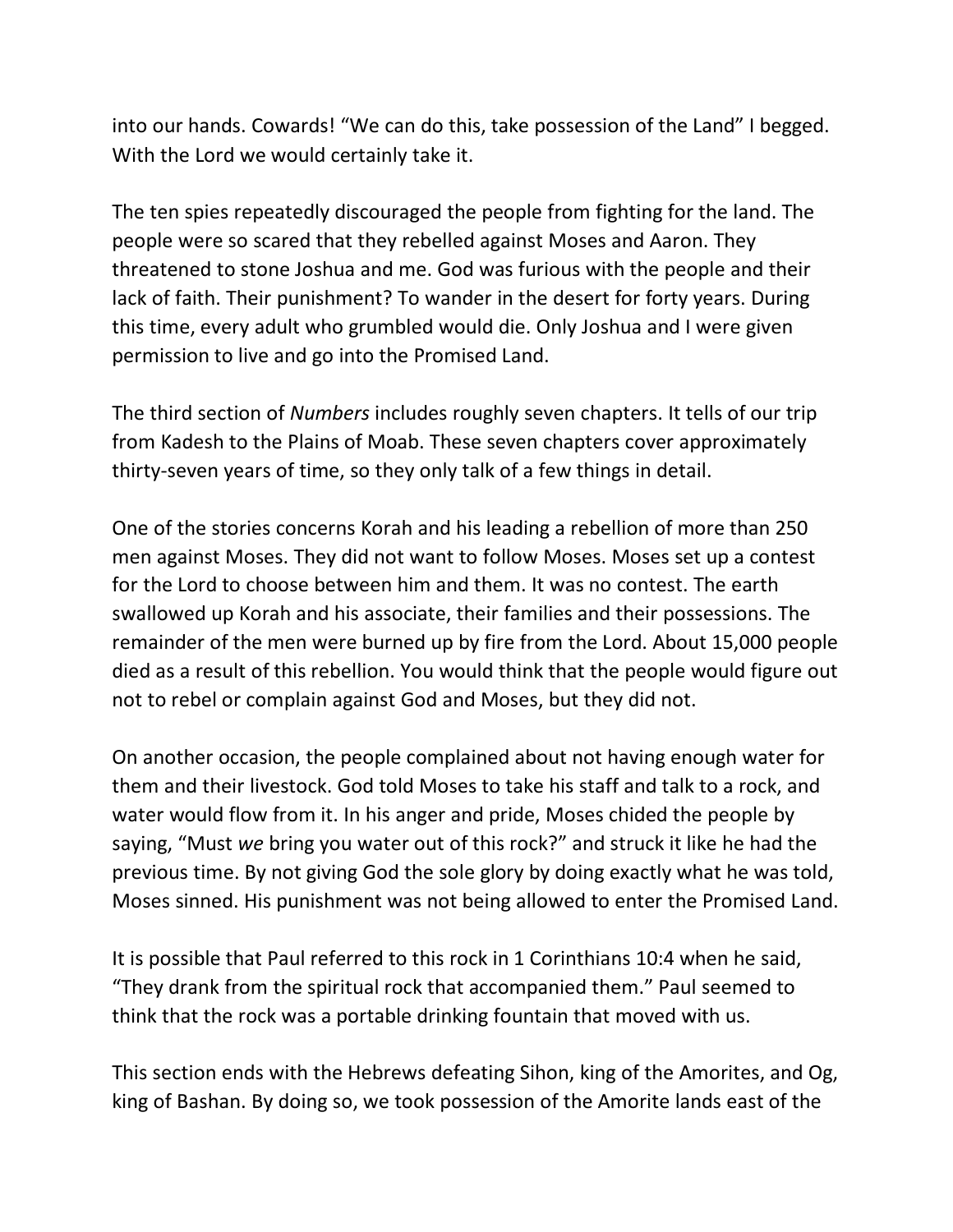Jordan River. These lands would become the possession of the tribes of Gad, Reuben and Manasseh.

The fourth section of Numbers is about four chapters long. It is the story of the prophet Balaam and Balak the King of Moab. Balak tried to hire Balaam to curse the Israelites. Every time Balaam tried to do so, he blessed the Israelites instead.

This story has one humorous incident and one tragic incident. When Balaam first went to Balak, God decided he should not go. He placed a killing angel in his path. Balaam's donkey was able to see the angel and refused to go forward, but Balaam could not see the angel. The enraged Balaam beat the donkey to make it go forward, but the donkey balked three time. Finally, God enabled the donkey to talk to Balaam. The donkey talks so rationally to the irrational Balaam that you have to smile. It said, "Have I been in the habit of doing this to you?" After a short conversation with the donky, Balaam was allowed to see the killing angel and realize his brush with death.

As for the tragic incident…while Balaam was not able to curse the Israelites, he did something far worse. He taught the Moabite women how to best seduce the Israelite men so that they would join them in sexual immorality and the worship of idols.<sup>3</sup> Many Israelite men gave in willingly, and easily, to their seduction. This had disastrous, long-term effect upon the Israelites.

The last section of *Numbers* is about eleven chapters long. This section tells of the final preparation of the Israelites to enter the Promised Land of Canaan. Once again, a census was taken, and once again there were just over six hundred thousand men of fighting age, not counting the Levites.

When the census was taken, it was determined that only Joshua and I remained from the Israelite adults who entered into the wilderness!

 $3$  2 Peter 2:15-16, Jude 11, Revelation 2:14